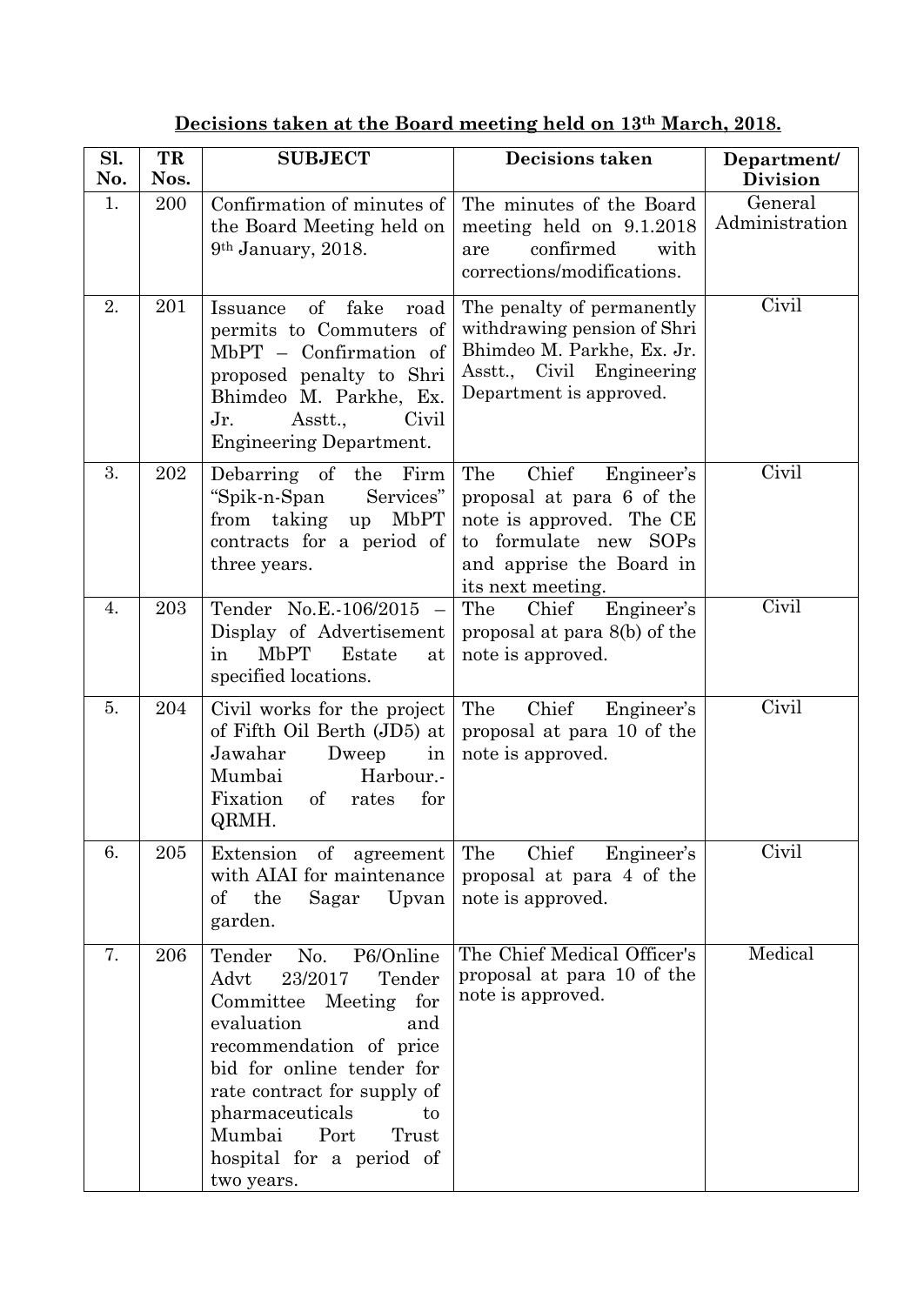| Sl. | TR   | <b>SUBJECT</b>                                                                                                                                                                                                                                                                                                                                                                                                                 | <b>Decisions taken</b>                                                                                     | Department/            |
|-----|------|--------------------------------------------------------------------------------------------------------------------------------------------------------------------------------------------------------------------------------------------------------------------------------------------------------------------------------------------------------------------------------------------------------------------------------|------------------------------------------------------------------------------------------------------------|------------------------|
| No. | Nos. |                                                                                                                                                                                                                                                                                                                                                                                                                                |                                                                                                            | <b>Division</b>        |
| 8.  | 207  | Online<br>tender<br>for<br>empanelment of private<br>hospitals exclusive<br>Eye<br>Hospitals/Centres,<br>exclusive Dental Clinics,<br>Cancer Hospitals/Centres,<br>Diagnostic Centres<br>and<br>exclusive<br>Dialysis<br>Hospital/Centre<br>for<br>availing Credit facilities to<br>provide<br>treatment<br>to<br>Mumbai<br>Port<br>Trust<br>Patients<br>the<br>at<br>rate<br>prescribed by CGHS for a<br>period of two years. | The Tender Committee's<br>recommendations at para<br>4 of the Chief Medical<br>Officer's note is approved. | Medical                |
| 9.  | 208  | Disciplinary action against<br>Shri Gendlal K. Tripathi,<br>retd. Sr. Worker, Wage<br>No.139-E, Regd.No.12553<br>MbPT<br>OBL,<br>under<br>Regulation 8 of<br><b>MbPT</b><br>Pension Regulations.                                                                                                                                                                                                                               | The<br>Traffic<br>Manager's<br>proposal at para 9 of the<br>note is approved.                              | Traffic                |
| 10. | 209  | $\sigma f$<br>lentils<br>Storage<br>$_{\rm red}$<br>consignment imported by<br>MMTC Ltd., till March<br>2018<br>concessional<br>on<br>charges.                                                                                                                                                                                                                                                                                 | The<br>Traffic<br>Manager's<br>proposal at para.9 of the<br>note is approved.                              | Traffic                |
| 11. | 210  | Demolition of building No.<br>Old<br>Colony,<br>16<br>at<br>Nadkarni Park, Wadala<br>(East).                                                                                                                                                                                                                                                                                                                                   | The Chief Engineer's<br>proposal at para 5 of the<br>note is approved.                                     | $Civ$ i $\overline{1}$ |
| 12. | 211  | Tender<br>No.E.42/2014<br>$\overline{\phantom{m}}$<br>Restorative<br>repairs and<br>painting of section and<br>overhead tank, Sassoon<br>Dock, GWSD - Approval<br>for Excess/Extra execution.                                                                                                                                                                                                                                  | The ex-post facto approval<br>to the Chief Engineer's<br>proposal at para 6 of the<br>note is approved.    | Civil                  |
| 13. | 212  | Extension of concessional<br>composite box rate for<br>handling of container at<br>CFS/Docks.                                                                                                                                                                                                                                                                                                                                  | The<br>Traffic<br>Manager's<br>proposal at para 5 of the<br>note is approved.                              | Traffic                |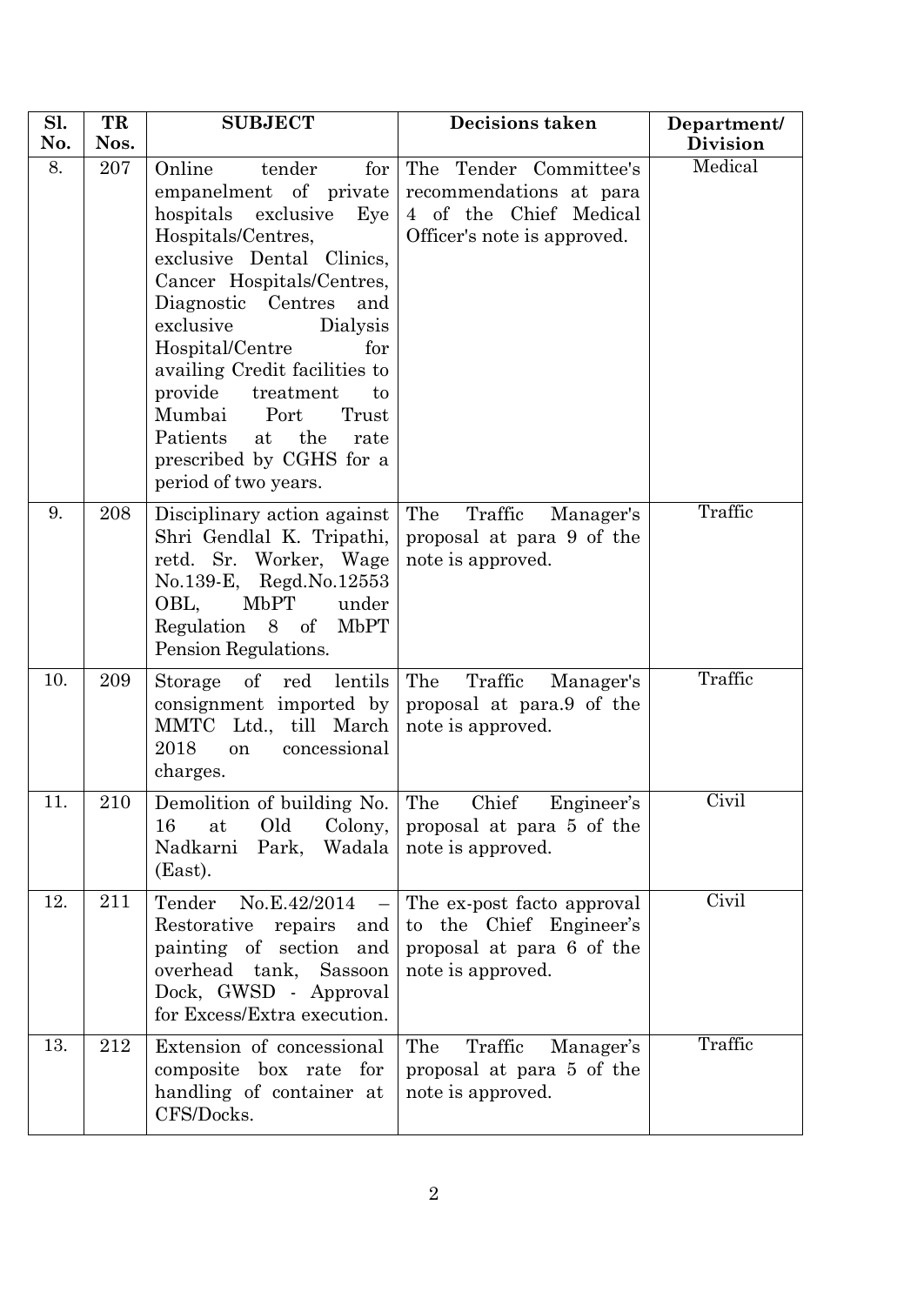| Sl.<br>No. | TR<br>Nos. | <b>SUBJECT</b>                                                                                                                                                                                                                           | <b>Decisions taken</b>                                                                                                                                                                               | Department/<br><b>Division</b> |
|------------|------------|------------------------------------------------------------------------------------------------------------------------------------------------------------------------------------------------------------------------------------------|------------------------------------------------------------------------------------------------------------------------------------------------------------------------------------------------------|--------------------------------|
| 14.        | 213        | of<br>Procurement<br>Electrical/Battery<br>Operated<br>Carts<br>for<br>Jawahar<br>Dweep<br>and<br>Pirpau - Budget Provision<br>Reg.                                                                                                      | The Materials Manager's<br>proposal at para 8 of the<br>note is approved.                                                                                                                            | <b>MEED</b>                    |
| 15.        | 214        | Waiver<br>of<br>demurrage<br>charges amount paid Bill<br>of Entry No.4001776 dated<br>14.11.2017,<br><b>IGM/ITEM</b><br>No.2178062/1<br><b>SS</b><br>dtd.26.10.2017<br>Per.<br>Prime Ace Voy 29A.<br>Indian<br>(UNO<br>Army<br>Mission). | of<br>Officer<br>Request<br>Commanding<br>Indian<br>$\mathcal{L}^{\text{max}}$<br>Batallion for 100% waiver<br>$\sigma f$<br>demurrage<br>charges<br>amounting to ₹8,94,629 is<br>approved.          | Traffic                        |
| 16.        | 215        | Implementation of CGHS<br>Rate for Non-Mumbai Port<br>(NPT)<br>patients<br>Trust<br>undergoing treatment at<br>Mumbai<br>Port<br>Trust<br>Hospital.                                                                                      | The Chief Medical Officer's<br>proposal at para 5 of the<br>note is approved.                                                                                                                        | Medial                         |
| 17.        | 216        | Implementation of Web<br>Based Integrated Estate<br>Operation<br>Management<br>System for Mumbai Port<br>Trust – Approval to award<br>work<br>contract<br>on<br>Nomination Basis<br>to C-<br>DAC, Mumbai.                                | The Jt. Director's proposal<br>at para 24 of the note is<br>approved.                                                                                                                                | <b>EDP</b>                     |
| 18.        | 217        | Handling<br>of<br>Gypsum<br>vessels at<br>Mumbai Port<br>Trust- Request for Cargo<br>Storage for 6 months.                                                                                                                               | The<br>Traffic<br>Manager's<br>proposal at para 8 of the<br>note is approved, subject to<br>compliance<br>of<br>Finance<br>observations are para.9 of<br>the note.                                   | Traffic                        |
| 19.        | 218        | Framing of the Mumbai<br>(General<br>Port<br>Trust<br>Management<br>of<br>Port)<br>Regulations, 2018.                                                                                                                                    | The proposal of framing of<br><b>MbPT</b><br>(General<br>Port)<br>Management<br>of<br>Regulations,<br>2018<br>in<br>replacement<br>of existing<br>General Bye-Laws as at<br>Agenda note is approved. | General<br>Administration      |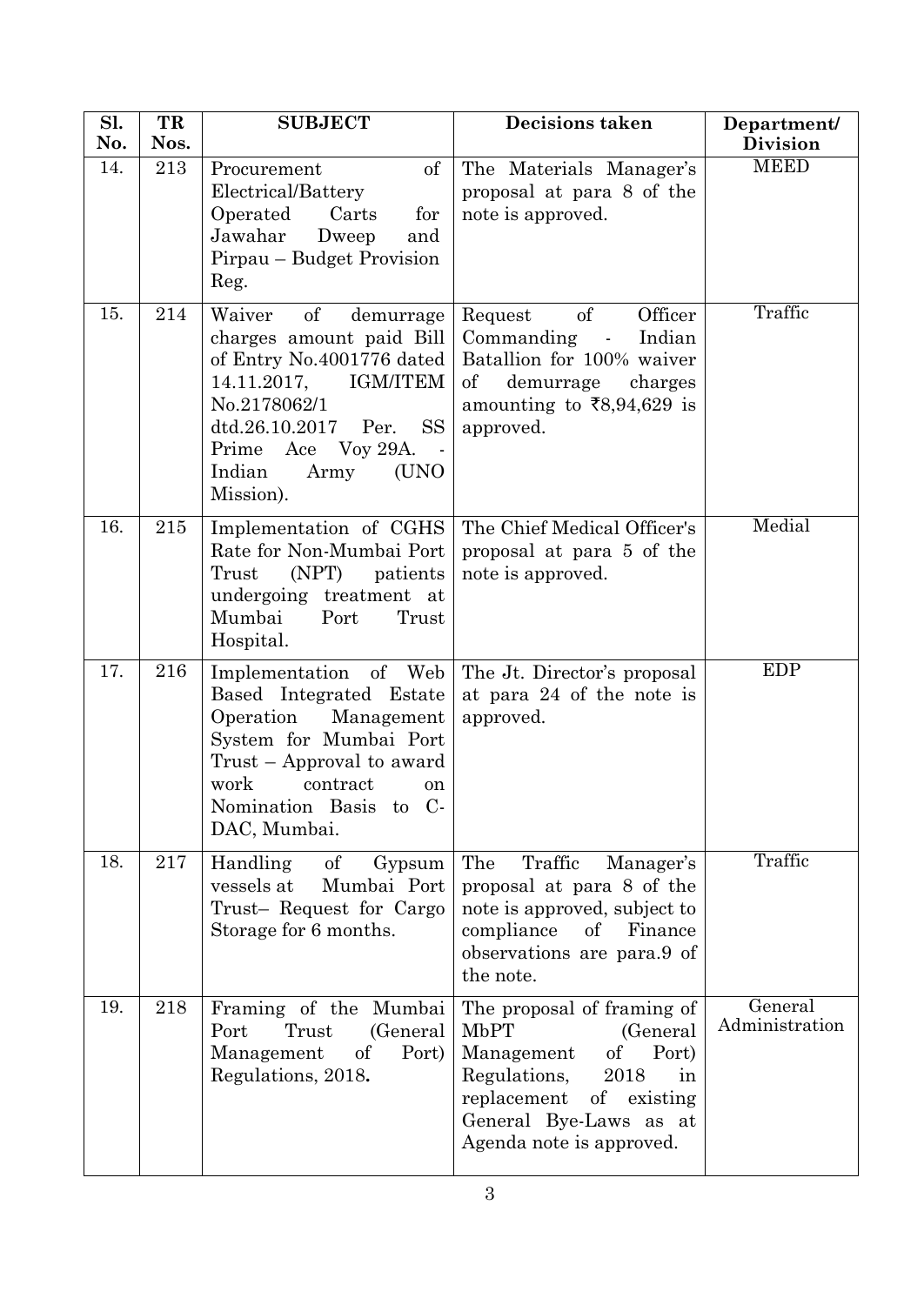| Sl.<br>No. | TR<br>Nos. | <b>SUBJECT</b>                                                                                                                                                                                                                                                  | <b>Decisions taken</b>                                                                                                                                                                                                                                                                                                                                                                   | Department/<br><b>Division</b> |
|------------|------------|-----------------------------------------------------------------------------------------------------------------------------------------------------------------------------------------------------------------------------------------------------------------|------------------------------------------------------------------------------------------------------------------------------------------------------------------------------------------------------------------------------------------------------------------------------------------------------------------------------------------------------------------------------------------|--------------------------------|
| 20.        | 219        | Recruitment<br>of<br>Management graduate at<br>Major Ports for promotion<br>of Coastal Shipping.                                                                                                                                                                | The appointment of five<br>Management Graduates<br>on contract basis for a<br>period of 2 years with the<br>package of ₹1.30 lakhs per<br>month<br>plus<br>accommodation<br>and<br>transport with a ceiling of<br>$\bar{\mathbf{z}}_{20,000}$ per month<br>as<br>conveyed by IPA and that<br>they will be offered total<br>compensation of $\bar{z}$ 18 lakhs<br>per annum, is approved. | GAD<br>(HR Section)            |
| 21.        | 220        | Empanelment of Custom<br>approved Valuers.                                                                                                                                                                                                                      | The<br>Traffic<br>Manager's<br>proposal at para 5 of the<br>note is approved.                                                                                                                                                                                                                                                                                                            | Traffic                        |
| 22.        | 221        | High Court OOCJ Writ<br>Petition No. 1913 of 1996<br>Shipping<br>Transworld<br>Services $(I)$ Ltd. & Anr.<br>Petitioners<br>V/s.<br>The Board of Trustees of<br>the Port of Bombay & Anr.<br>Respondents                                                        | The<br>Traffic<br>Manager's<br>proposal at para 17(ii) of<br>the<br>note is<br>approved.<br>Interest due on delayed<br>from<br>1992<br>payment<br>alongwith<br>principal<br>amount be claimed.                                                                                                                                                                                           | Traffic                        |
| 23.        | 222        | Carving out of Northern<br>portion of existing dock proposal at para 7 of the<br>area of Mumbai Port for note is approved.<br>Development<br>and<br>of<br>operation<br>Domestic<br>Cruise<br>Terminal<br>(DCT),<br>Marina,<br>Ro-Pax<br>and<br>Evacuation Plan. | Chief<br>The<br>Engineer's                                                                                                                                                                                                                                                                                                                                                               | Civil                          |
| 24.        | 223        | No.E-96/2017<br>Tender<br>Request<br>For<br>Proposal<br>(RFP) for Appointment of<br><b>Consultant for Preparation</b><br>of Detailed Project Report<br>Marina<br>MbPT,<br>for<br>at<br>Mumbai.                                                                  | Chief<br>Engineer's<br>The<br>proposal at para 9 of the<br>note is approved.                                                                                                                                                                                                                                                                                                             | Civil                          |